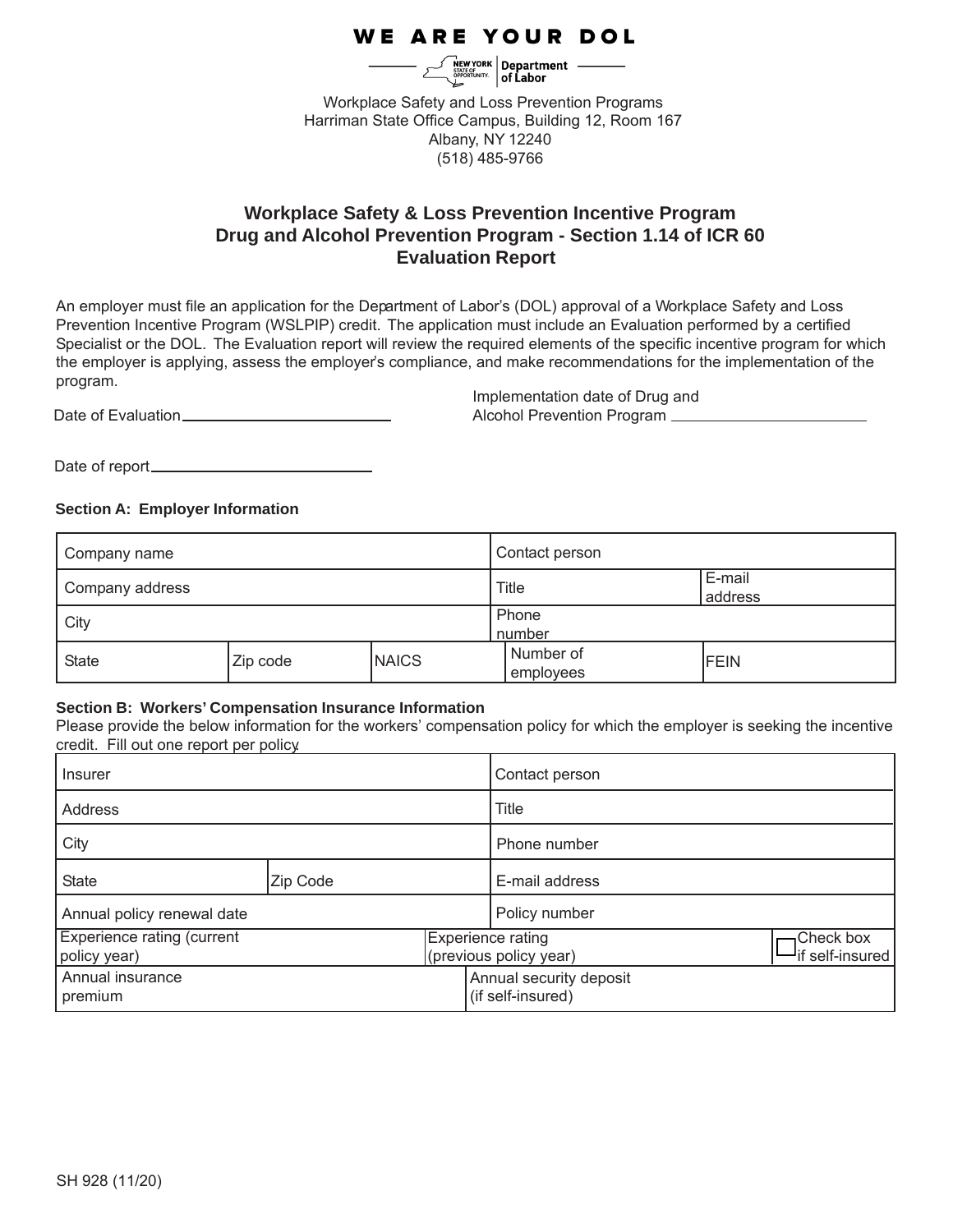## **Section C: Company Location(s) Information**

Enter the physical address for all locations covered by the workers' compensation policy listed above. Use Appendix A to list additional employees.

| Company location #1 | <b>Management Contact</b><br>Name | <b>Management Contact</b><br>Phone  | INo. of<br>employees | Employee representative |
|---------------------|-----------------------------------|-------------------------------------|----------------------|-------------------------|
| Company location #2 | Management Contact<br>IName       | Management Contact<br><b>IPhone</b> | No. of<br>employees  | Employee representative |
| Company location #3 | <b>Management Contact</b><br>Name | Management Contact<br>Phone         | No. of<br>employees  | Employee representative |
| Company location #4 | <b>Management Contact</b><br>Name | Management Contact<br>Phone         | No. of<br>employees  | Employee representative |
| Company location #5 | <b>Management Contact</b><br>Name | <b>Management Contact</b><br>Phone  | No. of<br>employees  | Employee representative |

## **Section D: Employee Representative(s) Information**

Use Appendix A to list additional employee representatives.

| Employee (#1)        | Bargaining unit |
|----------------------|-----------------|
| representative       | (if applicable) |
| <b>Work Location</b> | Phone number    |
| Employee (#2)        | Bargaining unit |
| representative       | (if applicable) |
| <b>Work Location</b> | lPhone number   |
| Employee (#3)        | Bargaining unit |
| representative       | (if applicable) |
| Work location        | lPhone number   |

## **Section E: Synopsis of Employer**

Describe the employer's primary business activity at the locations in which the program has been implemented.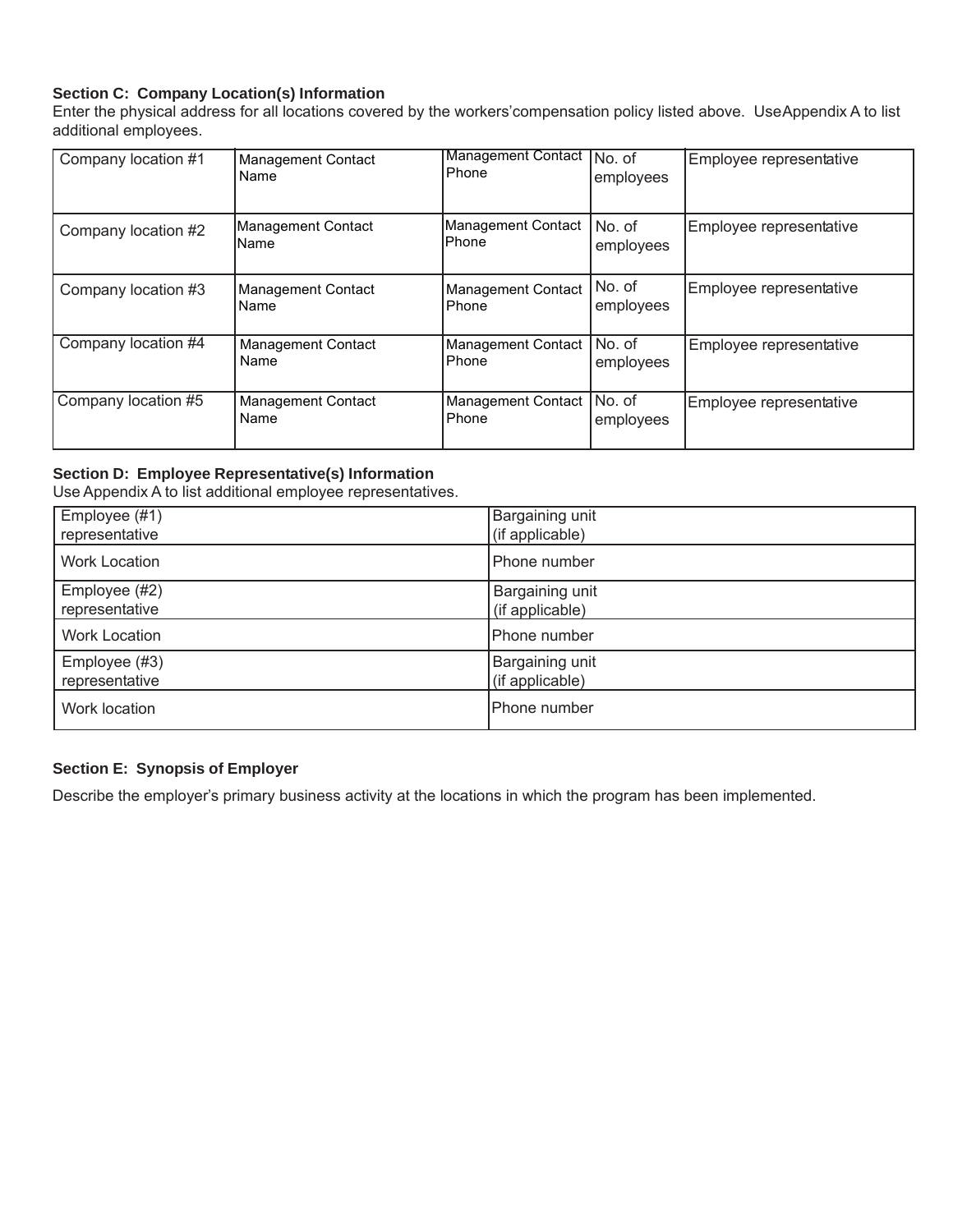## **Section F: Review of Employer Drug and Alcohol Prevention Program (DAPP)**

A Drug and Alcohol Prevention Program informs employees of the dangers, to themselves and to others, of drug and alcohol use and abuse in the workplace. The program employs cost-effective, confidential, early intervention strategies to prevent alcohol and drug related accidents on the job. It helps employees who have drug and alcohol problems that interfere with their ability to function on the job in a safe and effective manner. The employer must provide the final, approved DAPP plan to the designated employee representative(s) in each workplace location or to the recognized representative of each collective bargaining unit, where applicable, and to all employees upon request.

#### Program Element #1

The employer must have a policy that tells all levels of management and all employees what the intent and objectives of the program are, including: (i) The problems which the program is designed to prevent; (ii) managements commitment to addressing those problems and to protecting the safety, health and well being of all employees and individuals in the workplace; (iii) recognition that alcohol and drug use and abuse pose a threat to workplace safety and health; and (iv) a clear message that prohibits the use of alcohol and drugs in the workplace and impairment on the job.

Does this program element meet the Department's requirements?  $|$  [Yes | No

Did you make any recommendations to implement program element  $\#1$ ?  $\qquad$  Yes  $\qquad$  No

Please provide an assessment of the employer's compliance with this program element and list any recommendations you made for the program's implementation of this element.

## Program Element #2

The employer must establish a procedure to identify employees with drug and alcohol problems that affect job performance and refer them to counseling.

Does this program element meet the Department's requirements?

| Yes | <b>No</b>  |
|-----|------------|
| Yes | <b>N</b> o |

Did you make any recommendations to implement program element #2?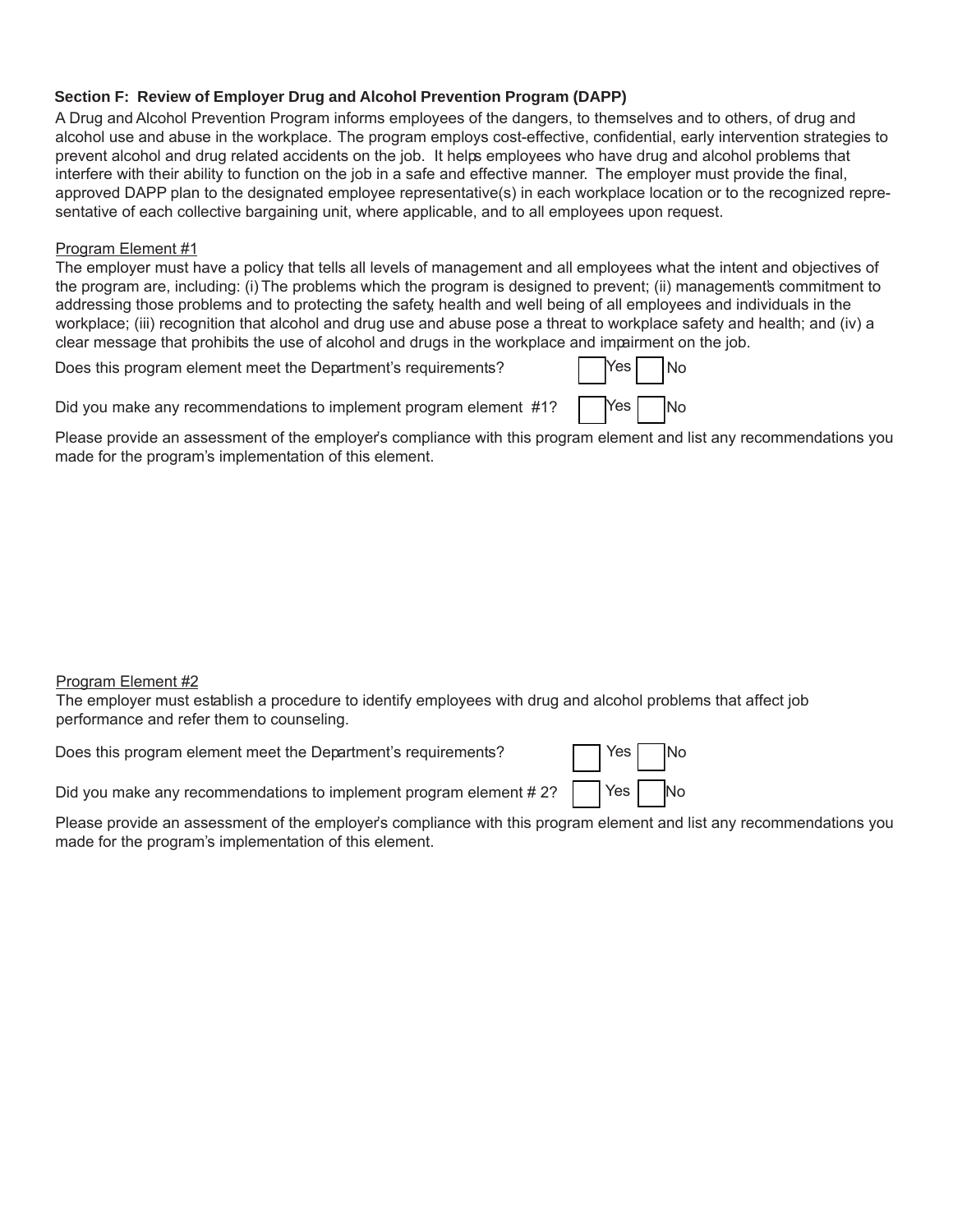Employers must protect the privacy of all who use the program, and keep storage and handling of employee records confidential.

Does this program element meet the Department's requirements?

| Yes I | N٥ |
|-------|----|
| Yes   | N٥ |

Did you make any recommendations to implement program element #3?

Please provide an assessment of the employer's compliance with this program element and list any recommendations you made for the program's implementation of this element.

#### Program Element #4

| Employers must involve employees in the structure and operation of the program to help them commit to         |  |     |  |                |
|---------------------------------------------------------------------------------------------------------------|--|-----|--|----------------|
| achieving its goals and objectives. This means designating and involving one or more employee representatives |  |     |  |                |
| and the recognized representatives of each collective bargaining unit, where applicable.                      |  |     |  |                |
| Does this program element meet the Department's requirements?                                                 |  | Yes |  | N <sub>o</sub> |

Did you make any recommendations to implement program element  $\#4$ ?  $\left| \right|$  Yes  $\left| \right|$  No

Please provide an assessment of the employer's compliance with this program element and list any recommendations you made for the program's implementation of this element.

#### Program Element #5

Employers must assure that the program does not diminish collective bargaining rights, where applicable.

Does this program element meet the Department's requirements?

| <b>Yes</b> | No         |
|------------|------------|
| Yes        | <b>INo</b> |

Did you make any recommendations to implement program element #5?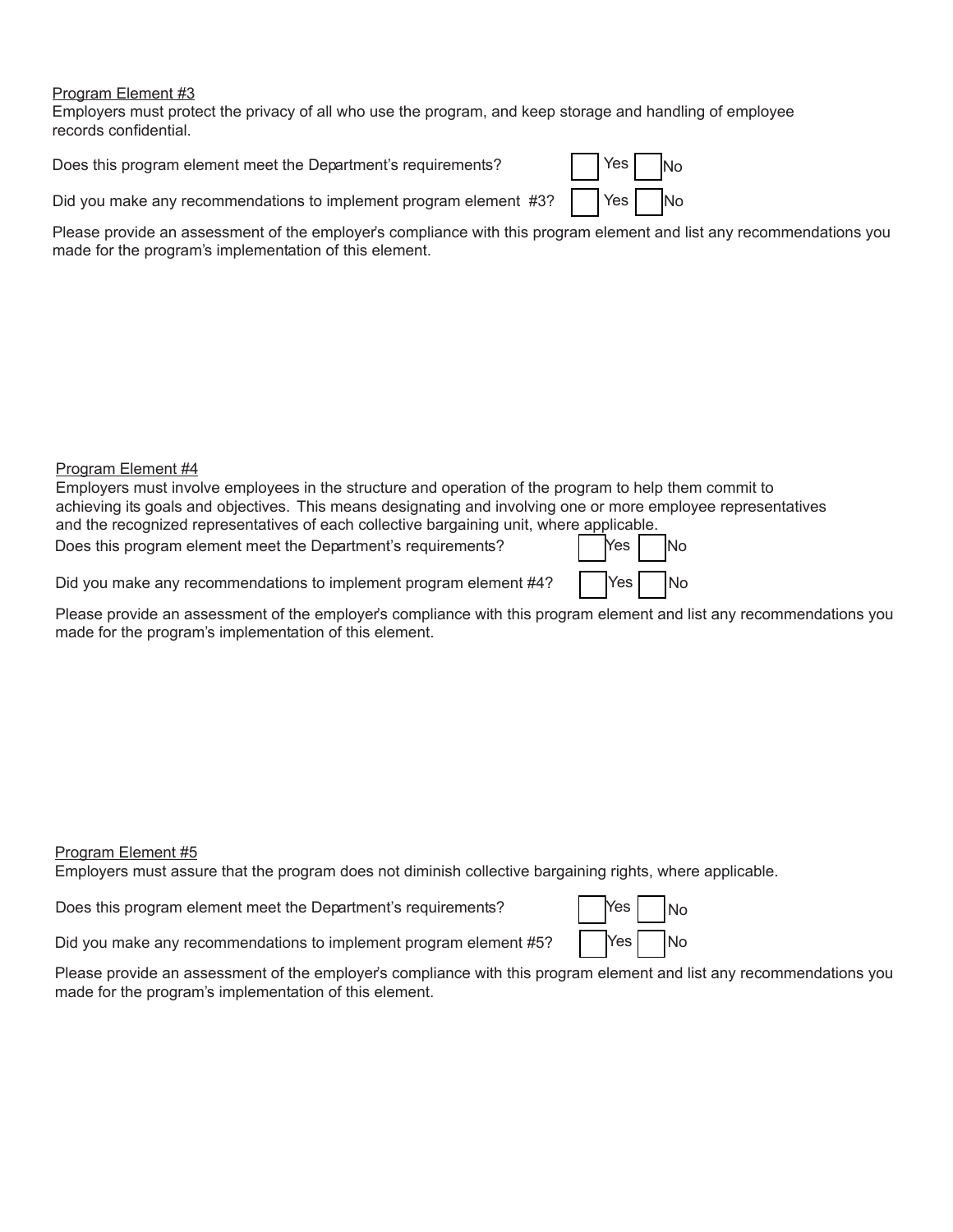Employers must establish procedures to facilitate case monitoring and follow-up services.

Does this program element meet the Department's requirements?  $|$  [Yes  $|$  |  $|$ No

Did you make any recommendations to implement program element #6?  $\begin{bmatrix} \n\end{bmatrix}$  Yes  $\begin{bmatrix} \n\end{bmatrix}$  No

Please provide an assessment of the employer's compliance with this program element and list any recommendations you made for the program's implementation of this element.

#### Program Element #7

Employers must have written plans and procedures to ensure employee safety during emergency situations related to drug and alcohol use and abuse.

Does this program element meet the Department's requirements? [ [Yes

Did you make any recommendations to implement program element #7?  $\begin{vmatrix} \n\end{vmatrix}$  Yes  $\begin{vmatrix} \n\end{vmatrix}$  No



## Program Element #8

Employers must have an orientation program for new supervisors and employees to educate them about the intent and specific elements of the program.

Does this program element meet the Department's requirements?

Did you make any recommendations to implement program element #8?

| Yes | No |
|-----|----|
| Yes | No |

No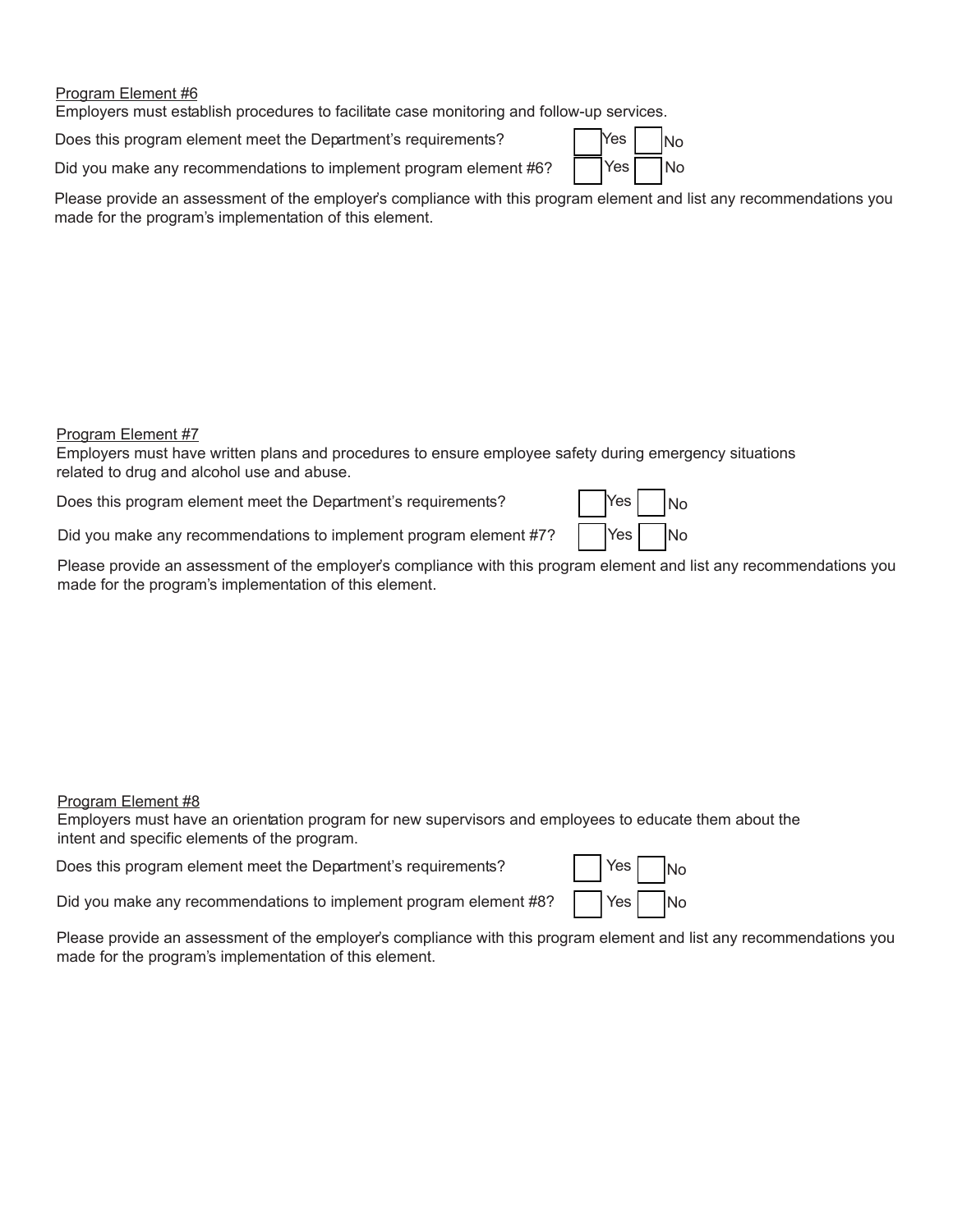Employers must have a training program for supervisors and employees to help them understand the problems associated with the abuse of drugs and alcohol in the workplace, the responsibilities of all affected supervisors and employees in the implementation of the program, the rights of all employees, and the procedures for return to work.

Does this program element meet the Department's requirements?  $|$  [Yes | No

No

Did you make any recommendations to implement program element #9?  $\Box$  Yes  $\Box$  No

Please provide an assessment of the employer's compliance with this program element and list any recommendations you made for the program's implementation of this element.

#### Program Element #10

Employers must establish an evaluation plan to analyze the effectiveness of the program and its operations.

Does this program element meet the Department's requirements? | Yes

Did you make any recommendations to implement program element  $\#10$ ?

Please provide an assessment of the employer's compliance with this program element and list any recommendations you made for the program's implementation of this element.

Program Element #11

Employers must have strategies to maintain and promote the program.

Does this program element meet the Department's requirements?  $\vert$  Nes

Did you make any recommendations to implement program element  $\#\ni$ ?  $\begin{bmatrix} \n\end{bmatrix}$   $\begin{bmatrix} \n\end{bmatrix}$   $\begin{bmatrix} \n\end{bmatrix}$   $\begin{bmatrix} \n\end{bmatrix}$   $\begin{bmatrix} \n\end{bmatrix}$   $\begin{bmatrix} \n\end{bmatrix}$   $\begin{bmatrix} \n\end{bmatrix}$   $\begin{bmatrix} \n\end{bmatrix}$   $\begin{bmatrix} \n\end{bmatrix}$ 

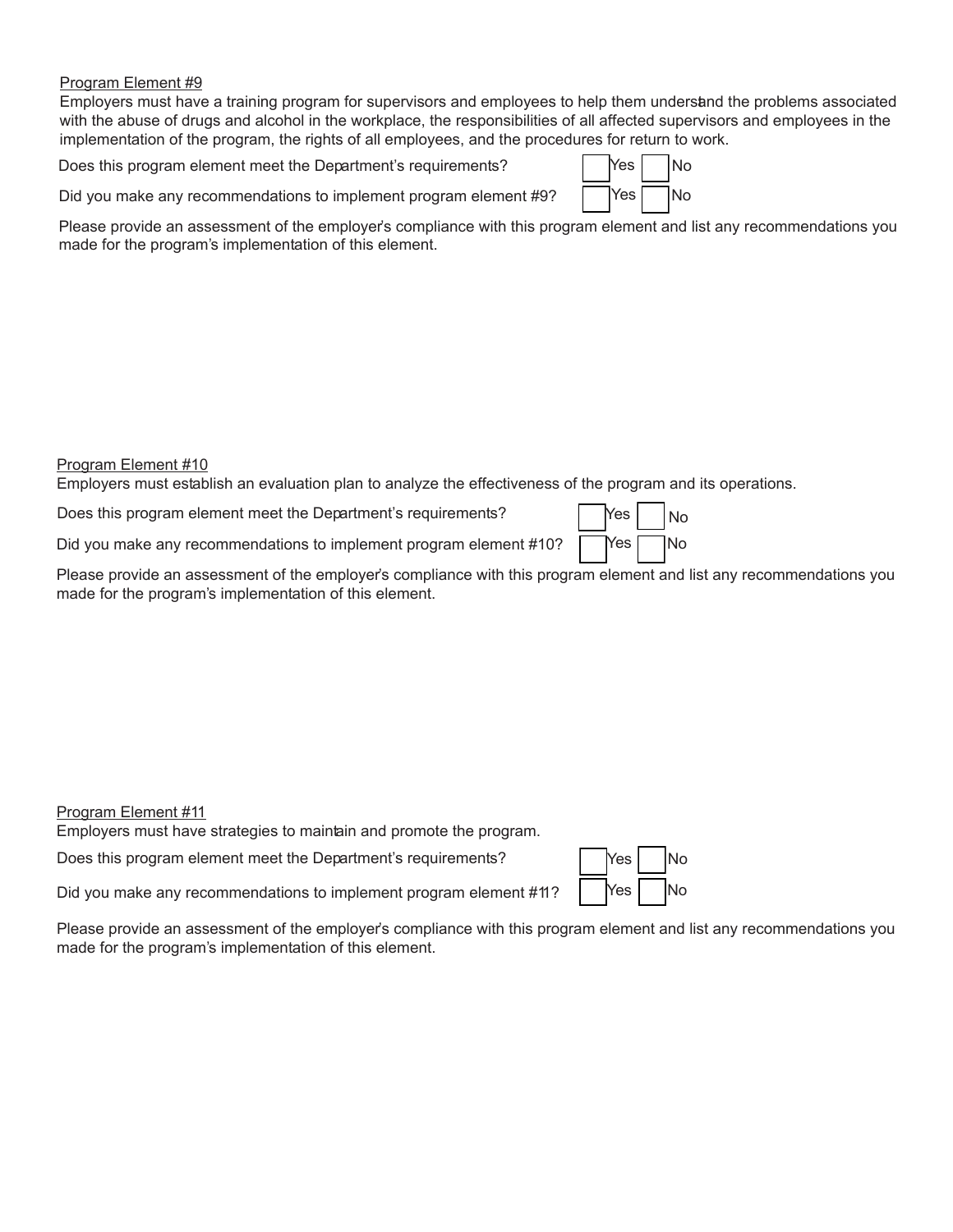Employers must name a contact for employees to use when seeking assistance under the employer's Drug and Alcohol Prevention Program.

Does this program element meet the Department's requirements?

Did you make any recommendations to implement program element #12?

| <b>Yes</b> | No |
|------------|----|
| Yes        | No |

Please provide an assessment of the employer's compliance with this program element and list any recommendations you made for the program's implementation of this element.

## **Section G: Additional Elements**

Summarize any additional program elements the employer has implemented which were not reported above. Provide a brief assessment of the program element(s) and list any recommendations you made for the implementation of such program element(s).

## **Section H: Additional Evaluation Services**

Did you provide other services, training or materials to this employer? Date of Services

Briefly outline the additional evaluation services you provided to this employer.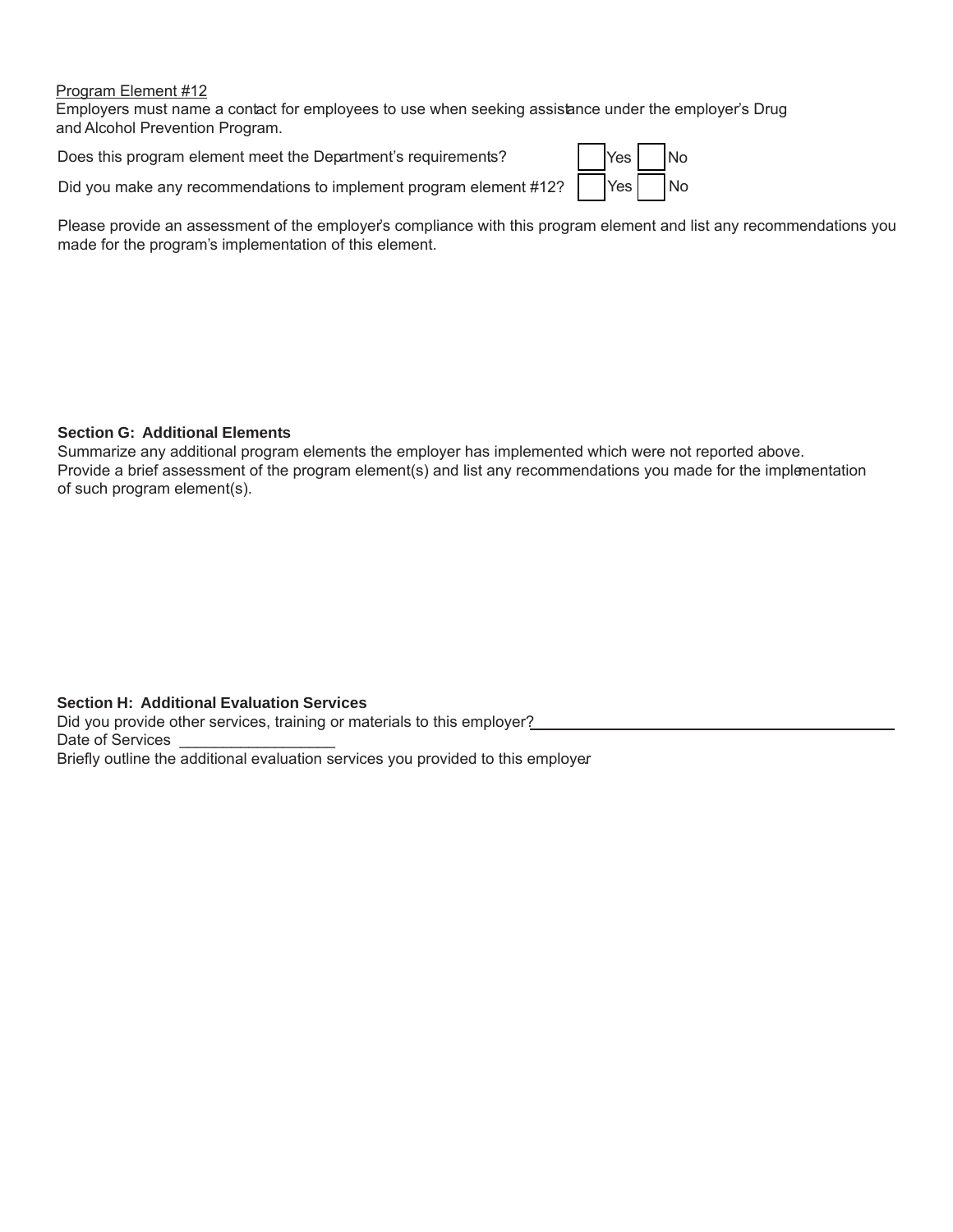#### **Section I: Opening and Closing**

The Specialist must conduct an opening conference with the employer and employee representatives, including the recognized representative of each collective bargaining unit, where applicable, to discuss (i) how they will conduct the Evaluation(s); and (ii) what records and information they need to perform the Evaluation. The Specialist must hold a closing conference with the employer and employee representatives, including the recognized representative of each collective bargaining unit, where applicable, to discuss the findings and recommendations for implementation of the WSLPIP.

Date of Opening Conference Number of people in attendance \_\_\_\_\_\_\_\_\_\_\_\_\_\_\_ Who attended the Opening Conference? Describe their responsibilities in monitoring the Program.

Date of Closing Conference Number of people in attendance Who attended the Closing Conference? Describe their responsibilities in monitoring the Program.

**Section J: Review of Company Records**

What records did you review to determine the status of the employer WSLPIP?